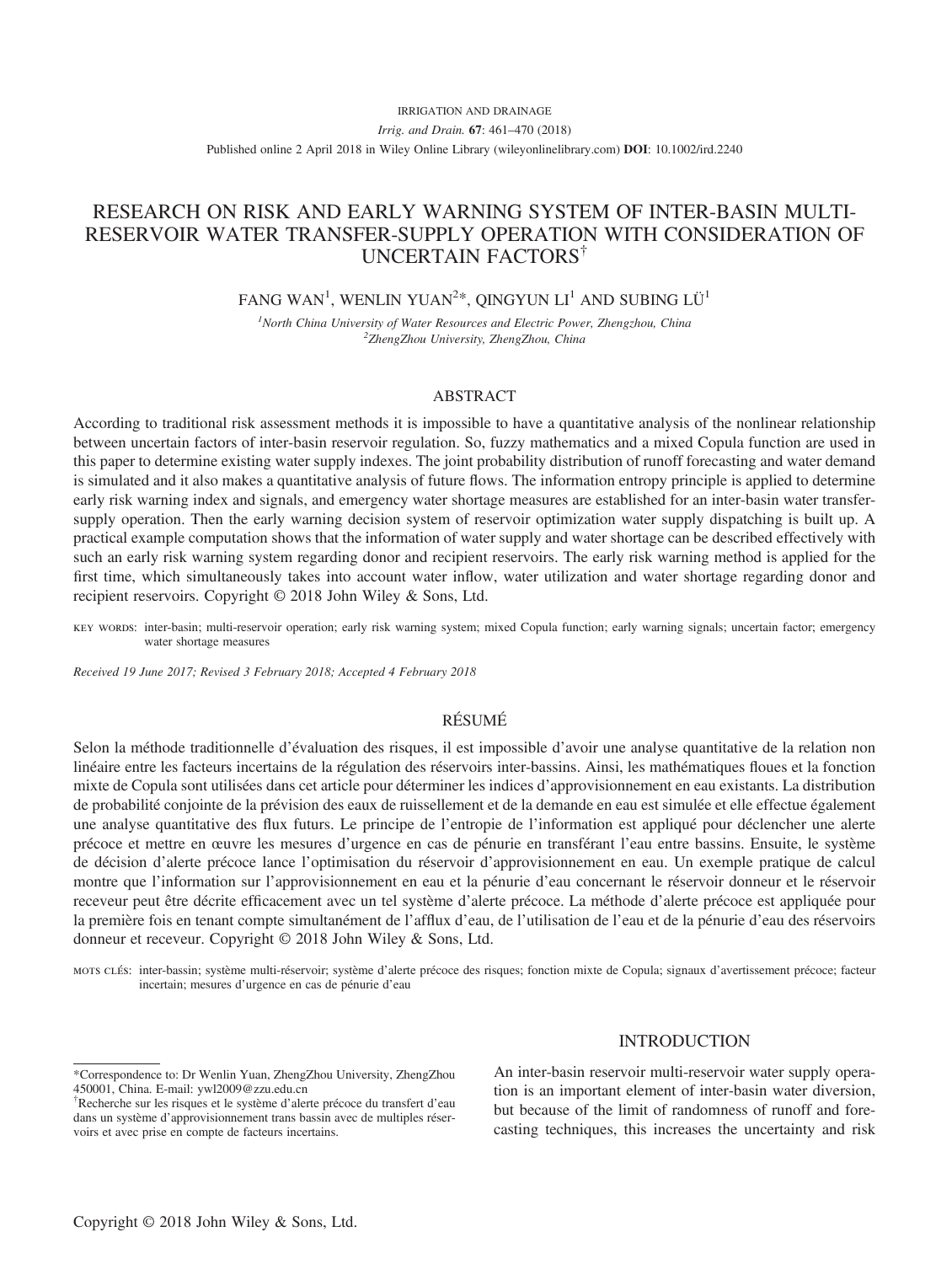of the multi-reservoir optimal water supply operation. Because of the numerous reservoirs, and complex hydraulic and spatial relations, the risk and early warning system of an inter-basin multi-reservoir operation becomes a key scientific issue.

In recent years, research on optimal reservoir operation has received more and more attention, which provides favourable theoretical technical support for the development of optimized operation schemes. However, research on reservoir operation decision and risk assessment techniques has progressed slowly. Only one or few sector risks have attracted attention, and it is difficult to completely cover the intrinsic connection, interaction and transformation among the various objectives of complicated reservoir operation with consideration of the uncertain hydrological conditions (Mateus and Desiree, 2016; Alvar *et al.,* 2017). Therefore, the risk and early warning system of a water transfer-supply operation is studied and it is significant for improving the manoeuvrability of the reservoir operation scheme.

At present, research has concentrated on the definition and selection of water supply risk indexes by domestic and overseas scholars. Some suggestions of the selection of water supply risk indexes were proposed by Kjeldsen and Rosbjerg (2004); the definition and selection of water risk indexes were established and the weight determination method proposed for a risk index system with a combination of various efficiency indexes of reservoir operation by Wang *et al*. (2014). Generally, the water supply risk index system is built in respect of water supply reliability, recoverability, vulnerability and destruction, but it cannot fully reflect the possibility of water events occurring, nor quantify the consequences of water scarcity (Harding *et al.,* 1995; Fang *et al.,* 2007; Fu *et al.,* 2012). There has been some research on the risk analysis of inter-basin multi-reservoir water supply operations. The risk assessment of an inter-basin reservoir operation was studied by Xi *et al*. (2010) in respect of the rainfall forecast; though the overall risk is determined by the index weight vector used (determined by the decision-makers), it is difficult to describe the water transfer risk and degree of risk.

Considering the complexity, uncertainty, dynamic and comprehensive utilization nature of reservoir operations, the various types and aspects of risk assessment should be involved in the future risk analysis process of optimal reservoir operation. Taking into account the complex relationship between different factors of risk, how to build an early warning system of risk degrees based on existing methods of risk assessment has been investigated little at home and abroad.

Related research of an early risk warning system for reservoir operation starts from the flood disaster risk. The real-time flood early warning model during typhoons was studied by Huang and Hsieh (2010), and a genetic algorithm was applied to solve the flood regulation process, which guided the reservoir real-time operation. The early flood warning system was applied to the Turkey basin system (Ismail, 2015). There is much research on drought early warning; for example, the corn drought early warning in north-west China was studied from the aspect of geography and climatology, and the early risk warning model of drought disaster was established in order to early warning the corn drought degree during drought disaster (Zhang *et al.,* 2014). The drought early warning system was studied in combination with the relation between precipitation and groundwater, which can provide a basis for managing the reaction to drought in irrigated areas (Liu and Huang, 2015). In an early warning about the water supply, the primary effect factors on the water supply in the mainstream of the middle and lower reaches of the Hanjiang River were analysed by identifying the risk source, and the sensitivity of water supply risk to primary effect factors was analysed and computed (Chang *et al.,* 2011). The concept of point early warning and process early warning were proposed, and a quantitative identification measure of middle-sized reservoir early warning was presented by Cao *et al*. (2013); however, it only conducted an early warning system with the reservoir available water supply and obtained early warning results by comparing reservoir storage limit line, which did not fully consider various random and uncertain risk factors of the reservoir water supply operation.

There are many uncertain factors in an inter-basin reservoir group water supply optimized operation; they include not only uncertainty of runoff and water utilization, but consist of a series of uncertainties such as operation time, water diversion quantity and water shortage risk of donor and recipient reservoirs (Chang *et al.,* 2013; Wan *et al.,* 2016). As a highly dimensional and complicated allocation of a water resources system, under the joint action of many uncertainty factors, how to describe and identify the risk process of uncertainty factors, determine the interrelationships among those risk factors, and evade the decision risk of a reservoir group water supply operation is a key scientific problem that needs to be solved in this research field.

In this paper, the risk and early warning decision system is explored and fuzzy mathematics and mixed Copula are adapted to determine the early risk warning index and signals in an inter-basin reservoir group transfer project. The LuanHe River is used as a case study by using 50 years of actual measured runoff series data from 1 January 1962 to 31 December 2011. The result shows that the suggested method can achieve the operational goal effectively.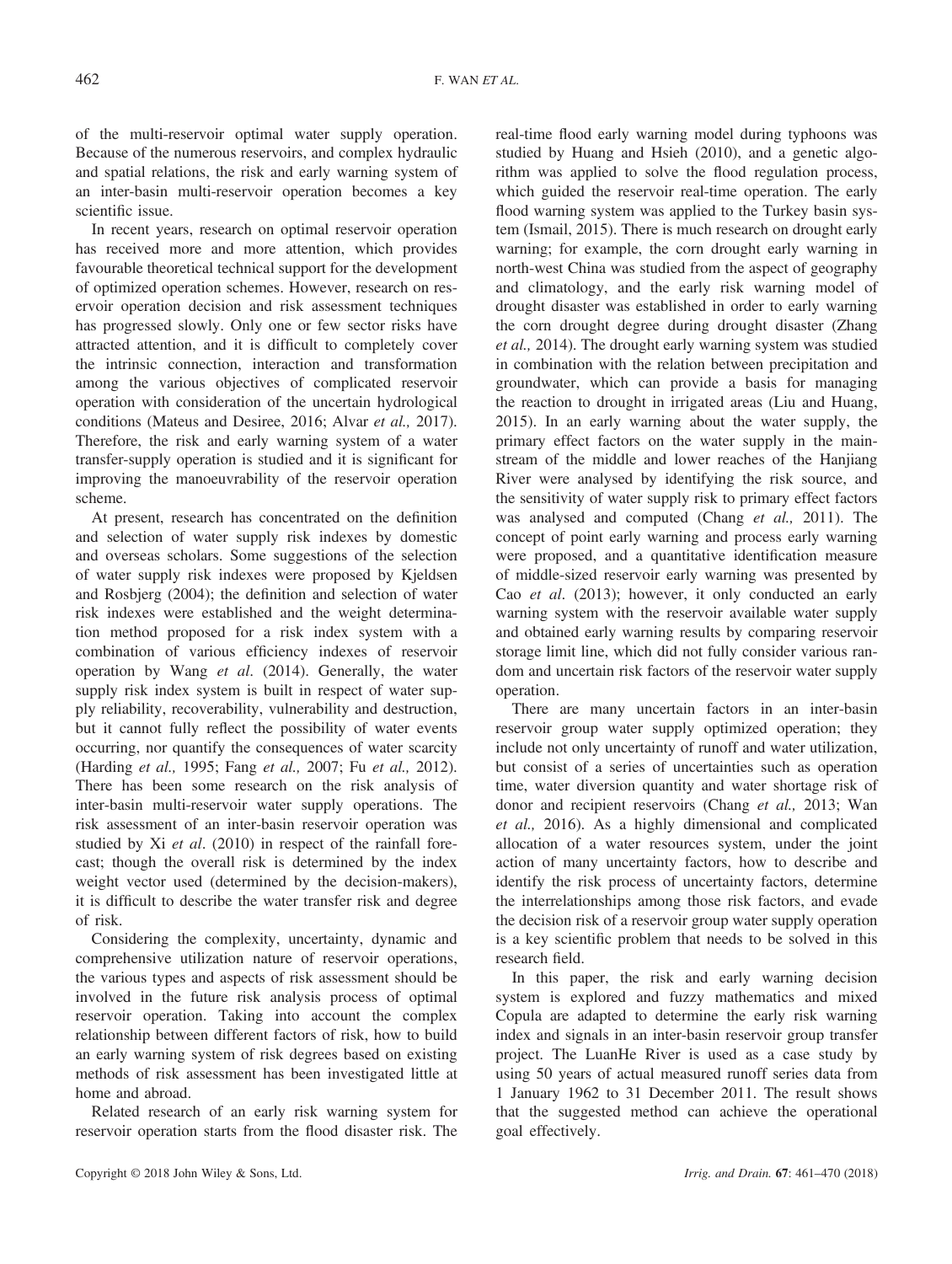### MODELLING OF RISK AND EARLY WARNING **SYSTEM**

In an inter-basin reservoir group water supply optimized operation, risk factors include the following: (i) the uncertainty of natural inflow during water diversion and supply; (ii) the occasion and quantity of water diversion and supply; (iii) water shortage during non-flood periods, but surplus water during flood seasons. Therefore, inter-basin reservoir operation risk mainly lies in inflowing runoff, the current pool level of the donor and recipient reservoirs, future water shortage of different water utilization departments and the management level of decision makers. Therefore, the inflowing runoff and water utilization of various departments are treated as a time risk factor, the current impounded level is treated as a space risk factor, and the water diversion quantity, water supply quantity and the occasion of water transfer are treated as energy risk factors respectively. The fuzzy comprehensive assessment and mixed Copula function are adopted to analyse the status and future water regime risk of an inter-basin multi-reservoir operation.

aspects: one is the present hydrological conditions, which were observed and quantified; the other is the prospective condition of future water shortage, which can be evaluated by the proportion of water available and the amount needed in the future (Liu and Huang, 2015). The risk and early warning system was underlain by these two critical foundations, but special attention should be paid to the former as a deterministic assessment presenting the current situation; the latter, however, involves many uncertain factors because of the uncertainty of the future, such as runoff of reservoirs in the following month, water demand of water-recipient areas, different dispatching rules, etc.

The mechanism of the risk and early warning system is shown in Figure 1. Assessment of the current hydrological conditions is a typical multi-factor evaluation. It could include factors such as runoff, water storage in the reservoir, transferable water quantity, etc. As for multi-factor evaluation, a fuzzy comprehensive evaluation matrix is established based on fuzzy theory.

### *Status risk analysis and assessment of inter-basin reservoir operation*

### *The framework*

As everyone knows, the most likely degree of severity of water shortage in the future depends on two important The multi-factor fuzzy evaluation is applied to analyse the status risk. According to fuzzy set theory, it involve multiple



Figure 1. The flow chart for risk and early warning system of an inter-basin reservoir operation.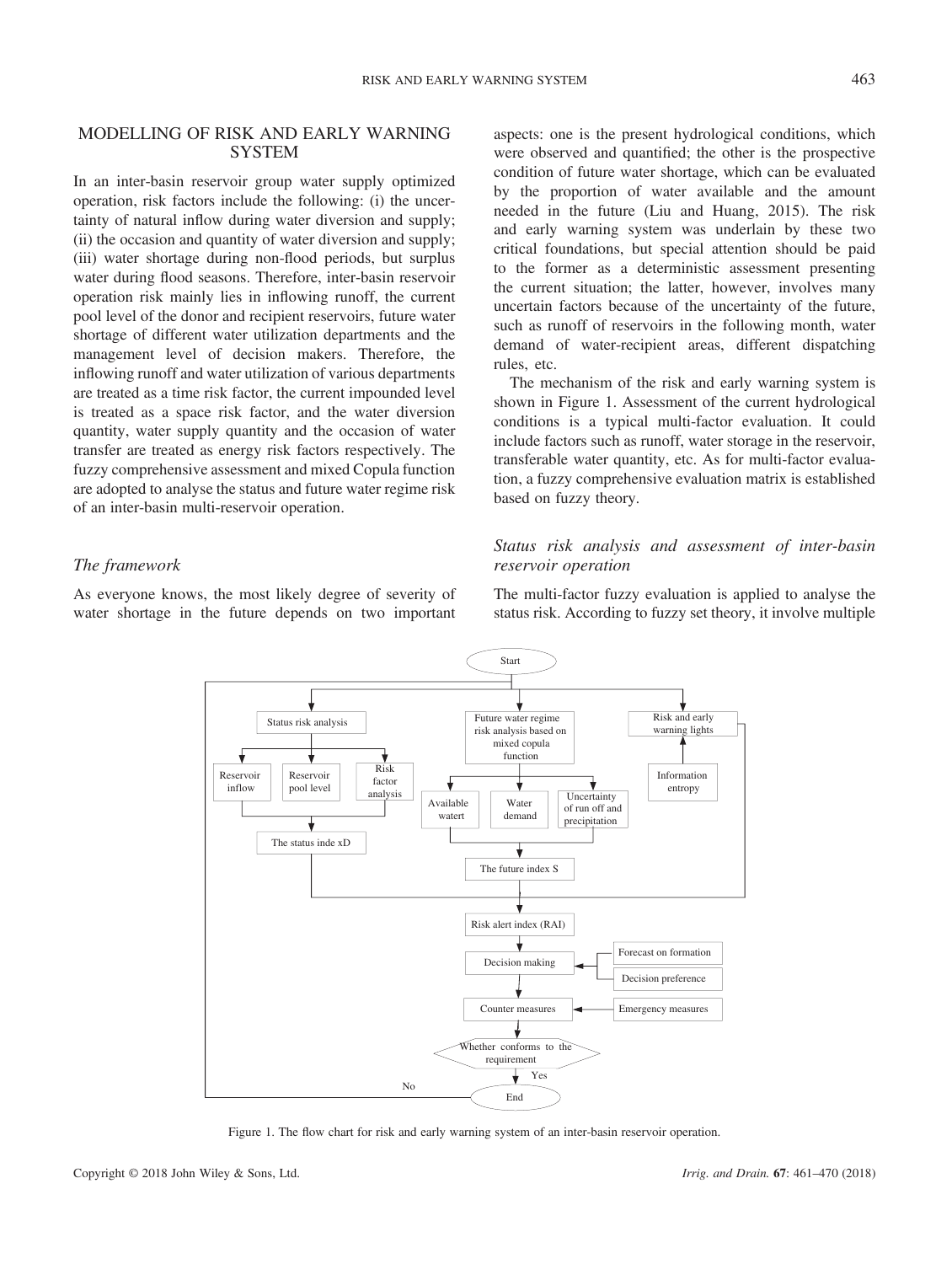hydrological factors, all these factors are included in an attribute set *U*:

 $U = \{$ reservoir inflow  $(u_1)$ , reservoir pool level  $(u_2)$ , rainfall precipitation  $(u_3)$ ,

transferable water quantity  $(u_4)$ ,

water demand  $(u_5)$ ,

occasion of water transfer  $(u_6)$ }

The categories to status risk analysis are shown by the evaluation set *V*:

$$
V = \{ \text{None } (v_1), \text{slightly severe } (v_2),
$$
  
fairly severe  $(v_3)$ , severe  $(v_4)$ , very severe  $(v_5) \}$ 

 $R_f(u_i, v_i)$  is treated as a fuzzy relation:

$$
R_f(u_i, v_j) = f(u_i)(v_j) = r_{ij}
$$
\n<sup>(1)</sup>

The *A* is treated as weight  $A = (a_1, a_2, \ldots, a_n)$  taking maxmin for compositional operation to comprehensive judgment. So *B* can be acquired:

$$
B = A \circ R \tag{2}
$$

where *R* is the fuzzy matrix 
$$
R = \begin{cases} r_{11} & r_{12} & \dots & r_{1m} \\ r_{21} & r_{22} & \dots & r_{2m} \\ \dots & \dots & \dots & \dots \\ r_{n1} & r_{n2} & \dots & r_{nm} \end{cases}
$$
 (3)

The expression indicates what status risk the reservoir water shortage degree belongs to, namely the status index *D*.

### *Analysis and assessment of future water regime risk based on the copula function*

Uncertainty of runoff and precipitation are considered to be the main risk factors for water transfer and supply of the inter-basin reservoir operation. So the study on reservoir future inflow and the distribution of water demand can provide a basis for inter-basin reservoir operation risk assessment and plans for water dispatch. In order to improve the guarantee rate of water supply, water should be diverted as much as possible, but due to the randomness and uncertainty of the natural inflow, if the latter is great at the late stage of the recipient reservoir, surplus water may occur; conversely, if water diversion is less at an early stage and the natural inflow at the late stage is also less, it may increase the destructive degree of the recharge area. How to simultaneously consider the relation between future water regime and water demand factors for joint frequency analysis is the study issue highlighted in this paper.

*The future water regime function.* Future reservoir water supply potential relates closely to its status of storage capacity and future inflow. As inflowing prediction is greatly affected by uncertain factors, it may affect the correct assessment by decision makers on future water supply potential. Therefore, the potential reservoir inflow in future periods is estimated by reference to the local weather forecast. The future water regime *S* of reservoir water supply is established according to the difference between the planned water supply and the computer simulation result of reservoir operation:

$$
S = s' \cdot \left(1 - \frac{X}{Y}\right) \cdot 100\%
$$
\n<sup>(4)</sup>

The water shortage expected degree of reservoir future water supply represents the expected severity degree of water resources balance of supply and demand is destructed, which can be expressed by Equation (5):

$$
E_s = \int_a^b \int_c^d s' \cdot f(x, y) \cdot \left(1 - \frac{X}{Y}\right) dx dy \tag{5}
$$

*X* is the transferable water quantity, *Y* the water demand,  $f(x, y)$  the joint probability density function of stochastic variables *X* and *Y*,  $s'$  the degree of future water shortage, *a* and *b* are respectively for the minima and maxima of transferable water quantity *X*, *c* and *d* are respectively for the minimum and maximum of water demand *Y*.

*Structure of mixed Copula function and relevance analysis.* The Copula function can describe the relevant structure between hydrology variables and the joint distribution of hydrology variables with flexible structural boundaries serving as random distribution (Yue *et al.,* 1999; Zhuang and Meng, 2011; Chang *et al.,* 2016; Ren and Zhan, 2016; Qian *et al.,* 2016). The common Copula function includes three types of Archimedes functions, namely Gumbel Copula function, Clayton Copula function and Frank Copula function, but the associative mode among variables is hard to describe comprehensively using a simple Copula function, so the two variables, distribution of future reservoir inflow and water requirement, are established based on a mixed Copula function in this paper.

The  $M - Copula$ expression of a mixed Copula function is given as follows:

$$
\begin{cases}\nMC_3 = w_G C_G + w_F C_F + w_{Cl} C_{Cl} \\
w_G + w_F + w_{Cl} \ge 0 \\
w_G + w_F + w_{Cl} = 1\n\end{cases}
$$
\n(6)

where  $C_G$ ,  $C_F$ ,  $C_{cl}$  are respectively Gumbel-Copula, Frank-Copula, Clayton-Copula functions;  $w_G$ ,  $w_F$ ,  $w_{cl}$  are respectively the weight coefficients of the Copula function.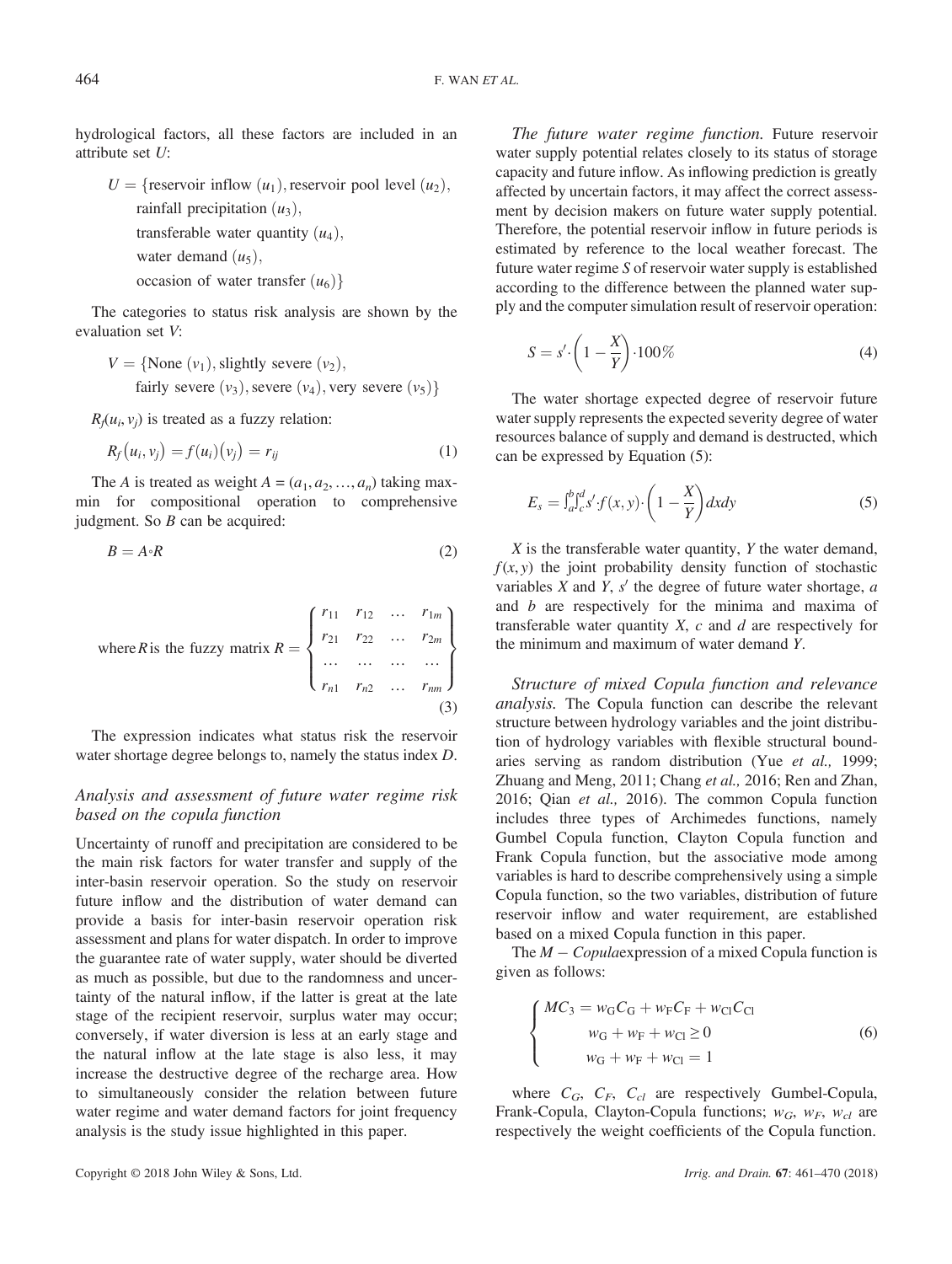*Parameter estimation, inspection and evaluation of the copula model*

*(1) Parameter estimation of the Copula model.* There are many parameter estimations in the copula functional model; usually the maximum likelihood and moment estimation are adopted, while maximum likelihood estimate is a common estimation method of the copula model. Taking the frank-copula function as an example for presentation, its equation is

$$
C(u, v) = -\frac{1}{\theta} \ln \left[ 1 + \frac{\left( e^{-\theta u} - 1 \right) \left( e^{-\theta v} - 1 \right)}{e^{-\theta} - 1} \right] \tag{7}
$$

where  $\theta$  is the parameter vector of the Copula function, assumed  $\{(x_1, y_1), (x_2, y_2), ..., (x_N, y_N)\}$  is the sample consisting of *N* groups of observed values of stochastic variables (*X*, *Y*); the density function of the joint distribution function  $F(x, y)$ of two-dimension stochastic variable  $(X, Y)$  is  $f(x, y)$ , their marginal distributions are respectively  $F_1(x)$ ,  $F_2(y)$ .

$$
f(x,y) = \frac{\partial F(x,y)}{\partial x \partial y} = c(F_1(x), F_2(y))f_1(x)f_2(y) \tag{8}
$$

where  $c(\bullet, \bullet)$  is the density function of the Copula function  $C(\bullet, \bullet)$ •);  $f_1(x)$ ,  $f_2(y)$  are respectively the density functions of  $F_1(x)$ ,  $F_2(y)$ . The other parameters meaning are the same as above.

Rank the data X (transferable water quantity) of the sample from small to large, namely $x_1 < x_2 < \ldots < x_N$ , by counting the number of  $x_i \leq x_i$ ,  $y_i \leq y_i$ ,  $(i, j = 1, 2, ..., N)$ , the joint empiric frequency of transferable water quantity *X* and water demand *Y* is.

$$
h(x_i, y_i) = p(X \le x_i, Y \le y_i) = \frac{m_i - 0.44}{N + 0.12}
$$
 (9)

Assuming that the estimated parameter vector *V*  $(v_1, v_2, \theta)$  is composed of the estimated parameter  $v_1$ ,  $v_2$  of marginal distribution and the estimated parameter  $\theta$  of the marginal distribution and the estimated parameter *θ* of the Copula function, then the maximum likelihood parameter estimation is described by the following equation:

$$
L(\bar{V}) = \sum_{i=1}^{N} \{ \ln c(u_1, u_2; \theta) + \ln f_1(x_i; v_1) + \ln f_2(y_i; v_2) \}
$$
\n(10)

where  $u_1 = F_1(x_i; v_1)$ ,  $u_2 = F_2(y_i; v_2)$ .

*(2) Inspection and evaluation of the Copula model.* It is not assigned whether the copula distribution function is a well-fitted referential structure and distribution among variables, so inspection of the copula function and fitting priority evaluation need to be established. K-S (Kolmogorov-Smirnov test) is used to prove whether or not the sample conforms to identical distribution, so it is applied to prove

the copula distribution function (Mo *et al.,* 2009); the root mean square error (RMSE) least criteria are adopted to calculate the fitting evaluation of the copula function, and its definition is shown as equation (11):

$$
RSME = \sqrt{\frac{1}{N} \sum_{i=1}^{N} (p_c(i) - p_0(i))^2}
$$
 (11)

where *N* is the sample size; *i* is the sample number;  $p_c$  is the theory frequency of model computation;  $p_0$  is the empiric frequency of joint distribution.

The statistics  $F$  of K-S are shown as Equation (12):

$$
F = \max_{1 \leq k \leq n} \left[ \left| C(u_k, v_k) - \frac{u_k}{N} \right|, \left| C(u_k, v_k) - \frac{v_k - 1}{N} \right| \right] \tag{12}
$$

where *N* is the sample size;  $C(u_k, v_k)$  is the Copula value of sample  $x_k$ ,  $y_k$ ;  $u_k$ ,  $v_k$  is the number of samples meeting the condition  $x \leq x_k$ ,  $y \leq y_k$ .

*Criteria for the degree of future reservoir water shortage.* The difference of water shortage degree can be divided into five grades: 1 (no water shortage); 2 (slightly severe water shortage); 3 (fairly severe water shortage); 4 (severe water shortage); 5 (very severe water shortage). The water shortage rate corresponding to different grades of water shortage is shown in Table I.

#### METHOD AND SOLUTIONS

### *Determination of early warning signals*

Future reservoir water shortage is a random issue, and entropy is a sort of measurement for a probabilistic system state (Hao, 2010); information theory is a science using probability and mathematical statistics methods to study information processing and transitive, so information entropy is applied to determine the number of early warning signals for water shortage degree.

Assuming random issue  $x^*$  has  $n_0$  potential states, emergent probability of each state is  $p_i(i = 1, 2, ..., n_0)$ , and then the information entropy  $H(x^*)$  of undetermined event  $x^*$  is expressed as.

$$
H(x^*) = -\sum_{i=1}^{n_0} p_i \log_2(p_i)
$$
 (13)

When system probability is equal probability, then taking  $p_i = 1/n_0$  into Equation (13) to get  $H(x^*)$  as

$$
H(x^*) = -\sum_{i=1}^{n_0} \frac{1}{n_0} \log_2 \left(\frac{1}{n_0}\right) = \log_2(n_0)
$$
 (14)

As for correlated event  $x^*$ ,  $y^*$ , its uncertainty can be expressed as  $H(x^*, y^*)$ :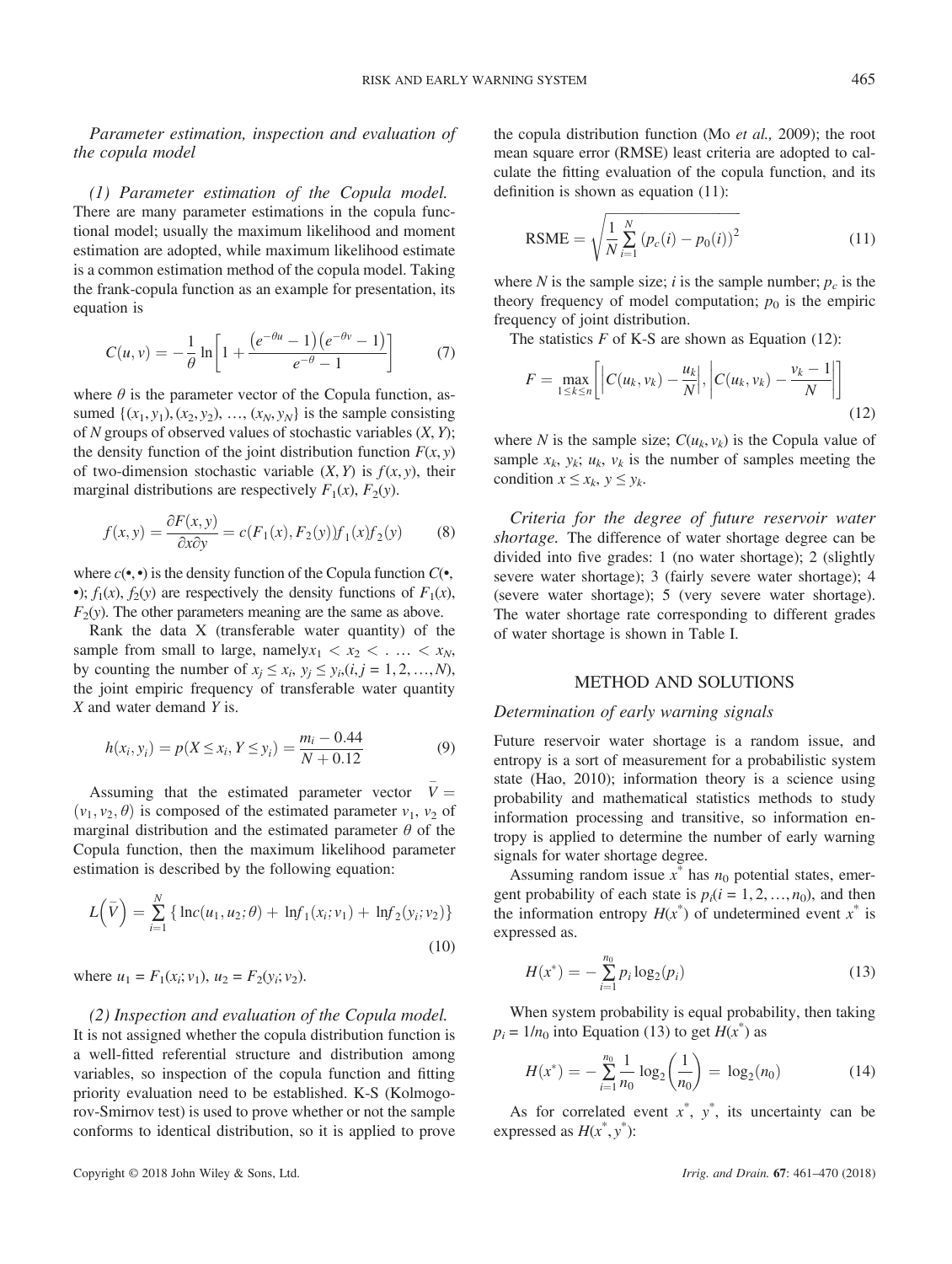| Index $S$           | 1 (No water | 2 (Slightly severe | 3 (Fairly severe | 4 (Severe water | 5 (Very severe  |
|---------------------|-------------|--------------------|------------------|-----------------|-----------------|
|                     | shortage)   | water shortage)    | water shortage)  | shortage)       | water shortage) |
| Water shortage rate |             | $0 - 15\%$         | $15 - 25\%$      | $25 - 35\%$     | $>35\%$         |

Table I. Determination of the future reservoir water shortage index *S*.

$$
H(x^*, y^*) = -\sum_{i,j}^{n_1 n_2} p_{ij} \log_2(p_{ij})
$$
 (15)

where  $p_{ij}$  is the probability of correlated event  $x^*$ ,  $y^*$  under the joint action;  $n_1$ ,  $n_2$  are respectively for likelihood states of  $x^*$ , *y*\* . In this paper, it refers to the probability of different water shortage levels under the joint impact of status index *D* and future index *S*.  $H(x^*, y^*)$  is namely the approximate number of early warning signals.

Assuming  $p_{ij}$  is equal probability, then  $p_{ij} = 1/n_1n_2$ :

$$
H(x^*, y^*) = -\sum_{i,j}^{n_1 n_2} \frac{1}{n_1 n_2} \log_2 \left(\frac{1}{n_1 n_2}\right)
$$
  
=  $\log_2(n_1 n_2)$  (16)

Assuming,  $D$ ,*S* each has  $n_D$ ,  $n_S$  kinds of likelihood state, of which indexes *D* and *S* are respectively used to quantify reservoir status and future water shortage  $(D = (1, 2, ..., 5))$ ,  $S = (1, 2, \ldots, 5)$ , so  $n_D$ ,  $n_S$  are both equal to 5.  $H(x, 5)$ *y*) =  $\log_2(n_D n_s)$  =  $\log_2(25) \approx 5$ , so set as five early warning levels; as per routine custom, lights  $(m_0)$  are respectively expressed as: green light ('G' no water shortage); blue light ('B' slightly severe water shortage); yellow light ('Y' fairly severe water shortage); orange light ('O' severe water shortage); and red light ('R' very severe water shortage).

#### *Computation of Risk Alert Index* (*RAI*)

RAI is the fineness degree of the future reservoir scheduling strategy reflected through combined reservoir status water supply index *D* and future water shortage index *S*; the interaction relationship between *D* and *S* can be expressed by a direct nonlinearity expression, namely *DS<sup>k</sup>* , so RAI can be expressed by logarithms as.

$$
RAI = \log_{n_D}(D) + k \log_{n_s}(S) \tag{17}
$$

where  $n_D = n_s = 5$ ; $D = (1, 2, ..., 5)$ ; $S = (1, 2, ..., 5)$ , so  $0 \leq RAI \leq k + 1$ , *k* is for non-negative integer ( $k \neq 1$ ). RAI

Table II. The index range of the early warning system.

in different intervals is for different light levels,setting the estimated upper limit (*ul*) of RAI as.

$$
ul = k \frac{i-1}{m_0 - 1} + 1 \quad (i = 1, 2, ..., m_0; \ m_0 = 5) \quad (18)
$$

When $k = 2$ , take it into Equation (17) to get.

$$
RAI = \log_5(DS^2) \quad D = 1, 2, ...5; S
$$
  
= 1, 2, ..., 5 (19)

Computing by Equation (18),  $ul = (1, 1.5, 2, 2.5, 3)$  can be obtained. Early warning index range of the RAI and the corresponding water supply early warning degree are shown in Table II.

Take different groups combining *D* and *S* into Equation (19), calculation the value of RAI, the classification of early warning level can be obtained in Table III.

When  $k > 2$ , Equation (17) cannot be fully indicative of early warning level, so it is determined as  $k = 2$  in Equation (17). Namely Equation (19) is the computing equation of RAI.

*Emergency treatment measures of inter-basin operation risk*

An inter-basin multi-reservoir water transfer-supply operation, as the non-structural measure of water resource shortage, plays an important role in solving uneven distribution of water resources in time and space. It combines with the status and future water regime of donor and recipient reservoirs, and the early risk warning signals are respectively computed. According to the different combination lights between reservoirs, water supply emergency measures are set for inter-basin reservoir operation. The water transfer and supply emergency measures of donor and recipient reservoirs have different early warning lights, as shown in Table IV.

According to the different combination of lights of donor and recipient reservoirs, water supply emergency measures are set for inter-basin reservoir operation. And according

| Early warning level early | Green light (G)     | Blue light $(B)$ | Yellow light $(Y)$ | Orange light $(O)$ | Red light $(R)$    |
|---------------------------|---------------------|------------------|--------------------|--------------------|--------------------|
| Warning index range       | $0 \leq RAI \leq 1$ | 1 < RAI < 1.5    | 1.5 < RAI < 2      | 2 < RAI < 2.5      | $2.5 < RAI \leq 3$ |
| alert degree              | Normal              | Alert            | Improving alert    | High alert         | Severe alert       |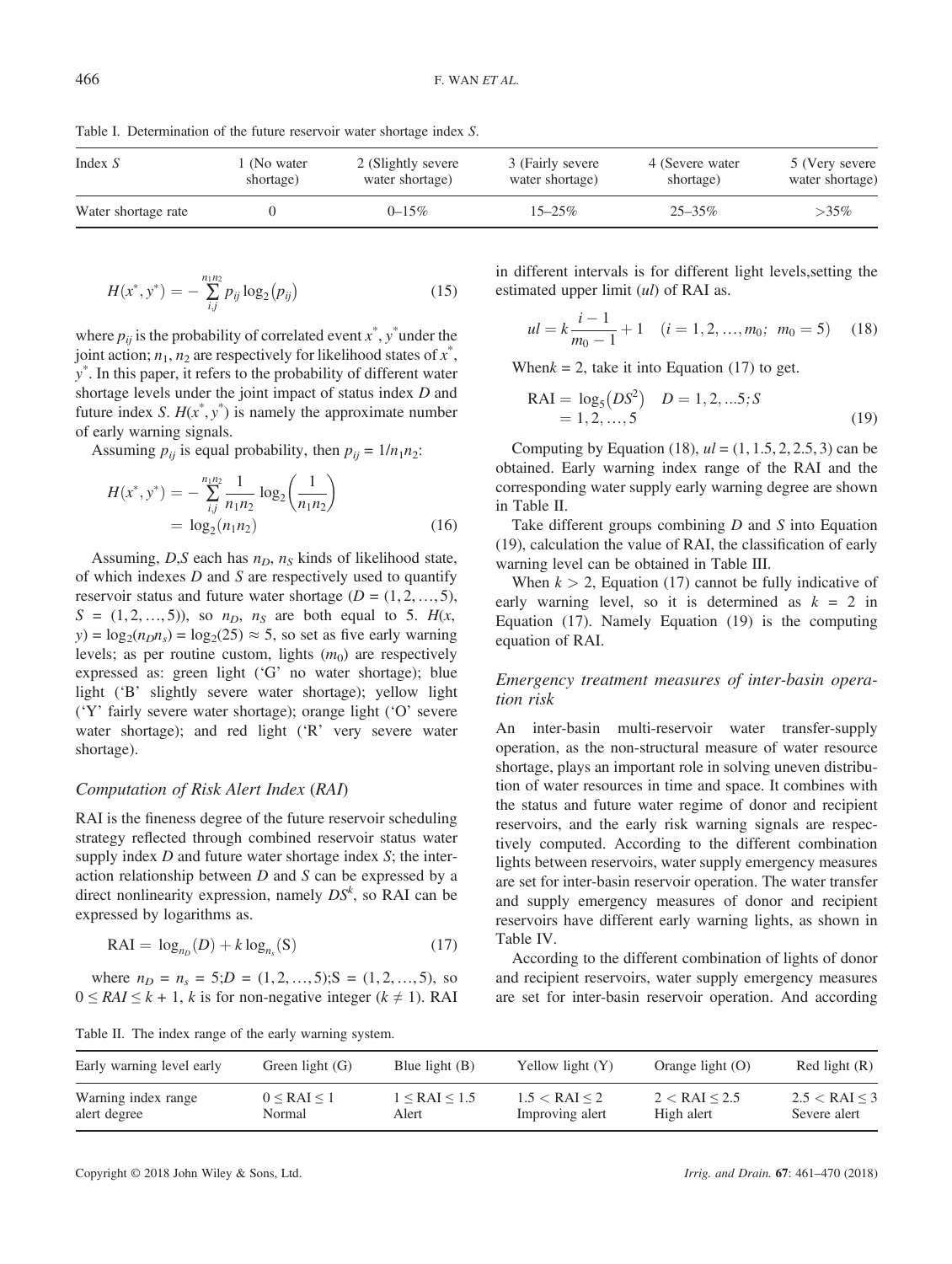| Analysis of status water<br>supply index $D$ | Analysis of future water shortage index S |                     |                   |            |                 |  |  |  |  |  |
|----------------------------------------------|-------------------------------------------|---------------------|-------------------|------------|-----------------|--|--|--|--|--|
|                                              | 1 (None)                                  | 2 (Slightly severe) | 3 (Fairly severe) | 4 (Severe) | 5 (Very severe) |  |  |  |  |  |
| 1(None)                                      | 0(G)                                      | 0.86(G)             | 1.36(B)           | 1.72(Y)    | 2.00(Y)         |  |  |  |  |  |
| 2(Slightly severe)                           | $0.43$ (G)                                | $1.29$ (B)          | 1.80(Y)           | 2.15(0)    | 2.43(0)         |  |  |  |  |  |
| 3(Fairly severe)                             | 0.68(G)                                   | 1.54(Y)             | 2.05(0)           | 2.41(0)    | 2.68(R)         |  |  |  |  |  |
| 4(Severe)                                    | 0.86(G)                                   | 1.72(Y)             | 2.23(0)           | 2.58(R)    | 2.86(R)         |  |  |  |  |  |
| 5(Very severe)                               | 1(G)                                      | 1.86(Y)             | 2.37(0)           | 2.72(R)    | 3.00(R)         |  |  |  |  |  |

Table III. The value of RAI and classification of the early warning level

Table IV. Emergency measures of early warning lights under different combinations for inter-basin reservoir operation.

|                                      | Emergency measures | Light level of recipient reservoir |                            |                                                                                   |                                                                                                                                                                           |                                                                                                                                                                                            |  |  |  |  |  |
|--------------------------------------|--------------------|------------------------------------|----------------------------|-----------------------------------------------------------------------------------|---------------------------------------------------------------------------------------------------------------------------------------------------------------------------|--------------------------------------------------------------------------------------------------------------------------------------------------------------------------------------------|--|--|--|--|--|
|                                      |                    | Green $(G)$                        | Blue $(B)$                 | Yellow $(Y)$                                                                      | Orange $(O)$                                                                                                                                                              | Red(R)                                                                                                                                                                                     |  |  |  |  |  |
| Light level<br>of donor<br>reservoir | Green $(G)$        | No water<br>transfer               | Moderate water<br>transfer | Enhancing water<br>transfer                                                       | When increasing water<br>transfer, reduce<br>agricultural water by<br>$5\%$ or so                                                                                         | Further increase water transfer,<br>reduce industrial water by 5%<br>or so, agricultural water by 10%<br>or so to ensure domestic<br>water consumption                                     |  |  |  |  |  |
|                                      | Blue $(B)$         | No water<br>transfer               | Moderate water<br>transfer | When increasing<br>water transfer.<br>reduce agricultural<br>water by $5\%$ or so | When increasing water<br>transfer, reduce<br>agricultural water by<br>$10\%$ or so                                                                                        | Further increase water transfer,<br>reduce industrial water by 10%<br>or so, agricultural water by<br>$10-20\%$ or so to ensure domestic<br>water consumption                              |  |  |  |  |  |
|                                      | Yellow (Y)         | No water<br>transfer               | No water<br>transfer       | Mild water transfer                                                               | Further increase water<br>transfer, reduce industrial<br>water by $10-20\%$ or so,<br>agricultural water by<br>$20-30\%$ or so to ensure<br>domestic water<br>consumption | Further increase water transfer,<br>reduce industrial water by<br>20–30% or so, agricultural<br>water by $30-50\%$ or so.<br>And stop subordinate<br>domestic water consumption            |  |  |  |  |  |
|                                      | Orange $(O)$       | No water<br>transfer               | No water<br>transfer       | No water transfer                                                                 | No water transfer                                                                                                                                                         | Moderate water transfer to relieve<br>the loss of water shortage in<br>recharge area. Dominated by<br>domestic water consumption,<br>stop agricultural and industrial<br>water consumption |  |  |  |  |  |
|                                      | Red(R)             | No water<br>transfer               | No water<br>transfer       | No water transfer                                                                 | No water transfer                                                                                                                                                         | No water transfer                                                                                                                                                                          |  |  |  |  |  |

to the statistical information, it includes water resources, water usage, runoff, and the importance of different wateruse sectors/areas/provinces. These are the empirical data, also the reduced percentage of industrial/agricultural water within limits. The definite percentage needs concrete analysis for specific areas.

As for the decision about water transfer, the launch conditions for donor reservoirs are water transfer or no water transfer. The condition for water transfer can be described as: adequate water of the donor reservoir but the recipient reservoir is in water shortage. Judgement of the donor reservoir not transferring water to the recipient reservoir: the donor reservoir has no surplus water, no matter whether or not the recipient reservoir is in water shortage; or the water of the donor reservoir is adequate, while the recipient reservoir is not in water shortage.

## CASE STUDIES

The inter-basin transfer-supply project H in China is located between two reservoirs of different basins (Figure 2). Reservoir B is a large-sized reservoir of city Z, with a capacity of 0.385 billion m<sup>3</sup>. With social and economic development,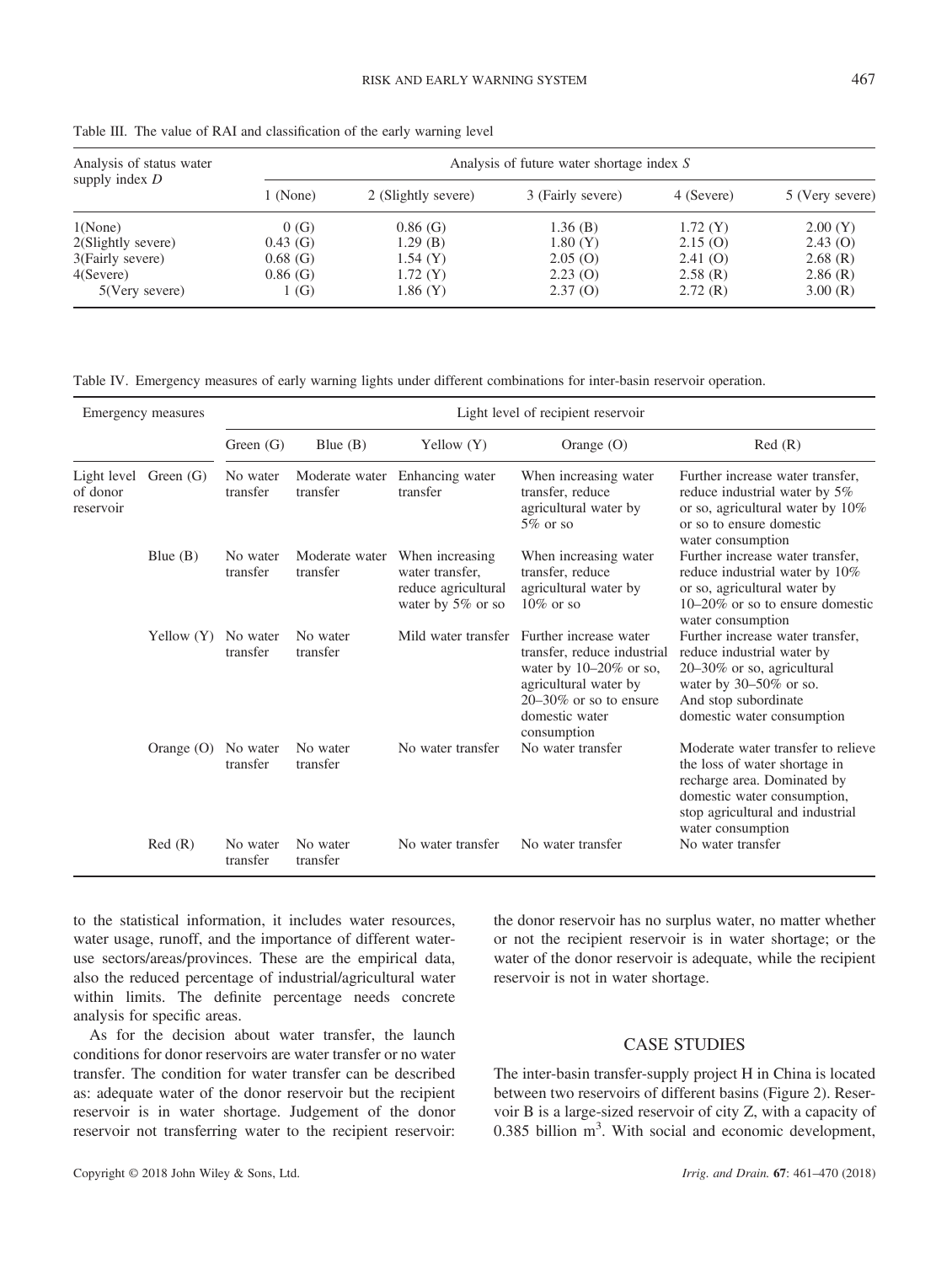

Figure 2. The inter-basin water transfer project H.

the water resources supply and demand contradiction has become increasingly obvious, and has greatly affected local development. Reservoir A, located in the middle and lower reaches of another basin and where the water is abundant, without direct water users and a capacity of 1.95 billion m<sup>3</sup>, can transfer water to reservoir B. The long series inflow is computed month by month, treating the inflowing runoff from 1962 to 2011 (50 years) as the basic data.

### RESULTS AND DISCUSSION

Taking 2011 as an example, it has a computation of status water supply index *D* of donor reservoir A, future water shortage index *S* and risk alert index RAI, and the results are shown in Tables V–VIII.

As for donor reservoir 'A', the related parameters and inspection assessment value are computed by the Gumbel-Copula, Clayton-Copula, Frank-Copula and M-Copula functions. The computation, inspection and assessment results are shown in Table VI (K-S proven is obvious at 0.05 level).

The results of Table VI reveal that the Gumbel-Copula, Clayton-Copula, Frank-Copula and M-Copula functions all passed through K-S proven, and can fit the marginal distribution of reservoir future water regime well. According to RMSE least criteria, the M-Copula function as the contiguous function is selected to fit the reservoir future water supply regime. The future water regime of the donor reservoir in 2012 is shown in Figure 3 and Table VII.

The computation aimed at the donor reservoir which is identical in principle with the recipient reservoir, which will be no longer listed due to limited space. Treating the runoff

Table VI. Computations, proven and assessment results of the Copula model.

| Function<br>name   | Parameter                                            | Parameter<br>value | $K-S$<br>statistics | <b>RMSE</b> |
|--------------------|------------------------------------------------------|--------------------|---------------------|-------------|
| Gumbel-<br>Copula  | α                                                    | 2.58               | 0.126               | 2.16        |
| Clayton-<br>Copula | λ                                                    | 3.35               | 0.137               | 2.28        |
| Frank-<br>Copula   | Ĥ                                                    | 7.85               | 0.143               | 2.64        |
| M-Copula           | $\alpha = 2.59$ ; $\lambda = 2.95$ ; $\theta = 7.80$ |                    | 0.130               | 2.03        |
|                    | $w_G = 0.153$ ; $w_{Cl} = 0.326$ ; $w_F = 0.521$     |                    |                     |             |

Note:  $\alpha$ ,  $\lambda$ ,  $\theta$  are respectively the corresponding parametric variables of the Copula function, describing correlative degree among variables.

Table VII. Computation of early warning light level of donor reservoir'A'.

| Month                                                        |  | 1 2 3 4 5 6 7 8 9 10 11 12 |  |  |  |  |
|--------------------------------------------------------------|--|----------------------------|--|--|--|--|
| Water deficient ratio (%) 15 10 25 30 18 10 5 0 13 34 40 20  |  |                            |  |  |  |  |
| Grade of future water<br>regime <sup>a</sup>                 |  | 2 2 3 4 3 2 2 1 2 4 5 3    |  |  |  |  |
| Grade of status water<br>regime <sup>b</sup>                 |  | 3 3 2 2 2 1 1 1 1 2 2 3    |  |  |  |  |
| Early warning light level <sup>c</sup> Y Y Y O Y G G G O O O |  |                            |  |  |  |  |

<sup>a</sup>Grade of future water regime is obtained from the data of Figure1 and standard of Table I.

<sup>b</sup>Grade of status water regime is obtained from the results of Table V.

c Early warning light level is obtained from the integrative results of grade of future water regime and grade of status water regime, referred to the classification of early warning level in Table III.

Table V. Analysis of status reservoir water supply of 'A' in 2011.

| 2011                                     | Jan. | Feb. | Mar. | Apr. | May  | Jun. | Jul. | Aug. | Sep. | Oct. | Nov. | Dec. |
|------------------------------------------|------|------|------|------|------|------|------|------|------|------|------|------|
| Storage level (m)                        | 180  | 195  | 198  | 203  | 212  | 196  | 245  | 224  | 210  | 218  | 189  | 190  |
| Water storage $(\%)$                     | 22.1 | 31.2 | 38.1 | 43.6 | 71.5 | 39.6 | 87.2 | 92.5 | 93.6 | 58.2 | 40.1 | 30.2 |
| Inflow $(0.1 b m3)$                      | 0.17 | 0.24 | 0.34 | 0.46 | 0.62 | 1.95 | 1.90 | 1.72 | 1.58 | 1.00 | 0.60 | 0.31 |
| Transferable water $(0.1 \text{ b m}^3)$ | 0.87 | 0.79 | 1.51 | 1.43 | 1.39 | 1.61 | l.38 | .44  | 1.27 | 0.92 | 0.05 | 1.06 |
| Water supply index $D$                   |      |      |      |      |      |      |      |      |      |      |      |      |
|                                          |      |      |      |      |      |      |      |      |      |      |      |      |

 $b$  m<sup>3</sup>: billion cubic metres.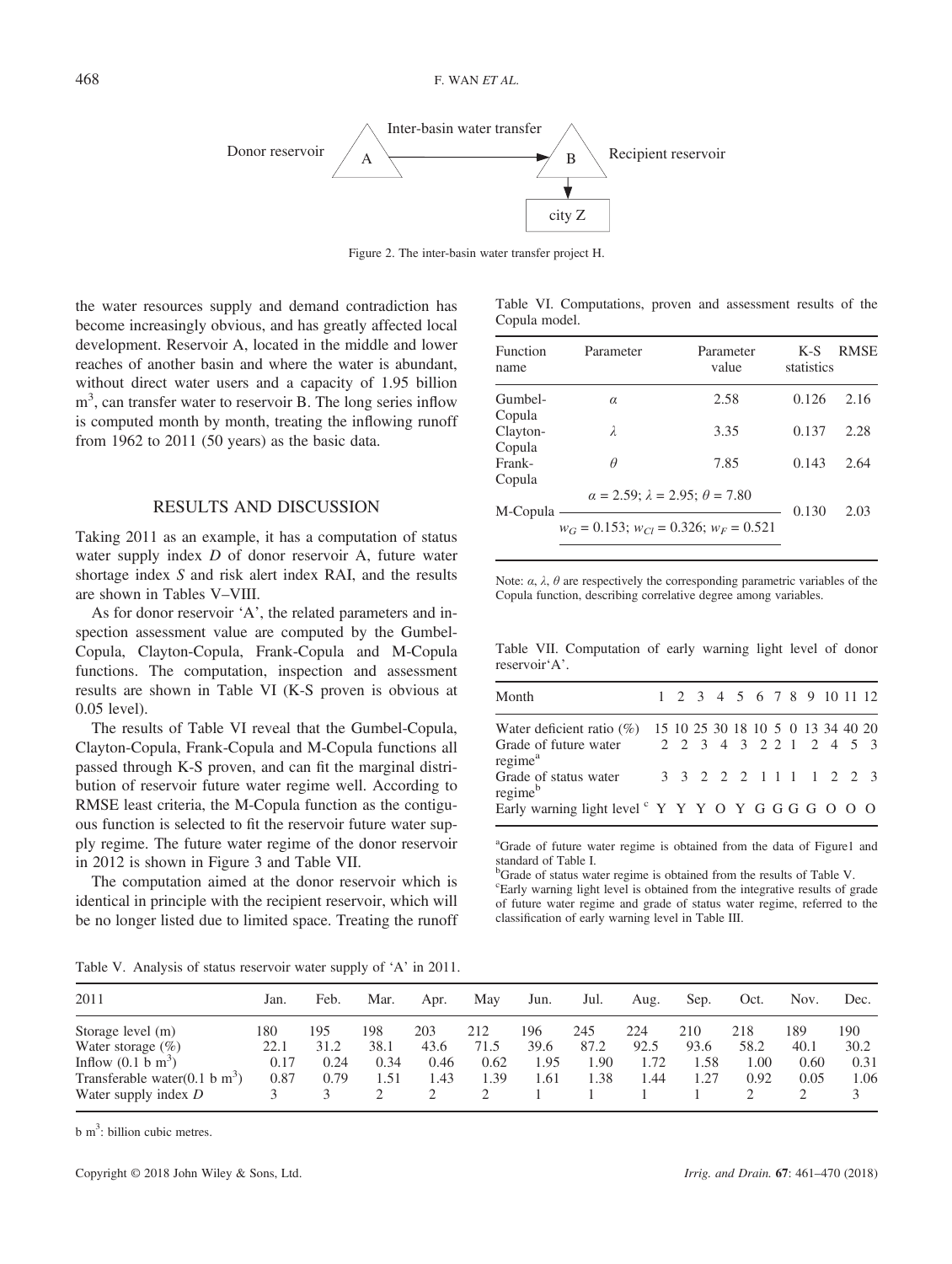Table VIII. Combinatorial proportion of early risk warning light of donor and recipient reservoirs (%).

| Proportion $(100\%)$ |                                                                     | Recipient reservoir                                   |                                 |                               |                               |                                 |  |  |  |  |
|----------------------|---------------------------------------------------------------------|-------------------------------------------------------|---------------------------------|-------------------------------|-------------------------------|---------------------------------|--|--|--|--|
|                      |                                                                     | Green<br>(G)                                          | Blue<br>(B)                     | Yellow<br>(Y)                 | Orange<br>(0)                 | Red<br>(R)                      |  |  |  |  |
| Donor<br>reservoir   | Green $(G)$<br>Blue $(B)$<br>Yellow $(Y)$<br>Orange $(O)$<br>Red(R) | 3.8<br>1.6<br>1.8<br>$\overline{0}$<br>$\overline{0}$ | 8.2<br>6.2<br>5.0<br>3.6<br>1.6 | 6.4<br>8.6<br>5.2<br>0<br>2.2 | 9.6<br>7.8<br>5.8<br>1.8<br>0 | 6.4<br>6.4<br>3.0<br>3.6<br>1.4 |  |  |  |  |



Figure 3. Future water regime of donor reservoir 'A' in 2012. [Colour figure can be viewed at [wileyonlinelibrary.com](http://wileyonlinelibrary.com)]

of the reservoir over the past 50 years as the statistic, the combinatorial proportion of different early risk warning light levels of the donor and recipient reservoirs can be computed, as shown in Table VIII.

The underlining in Table VIII is for no water transfer, and accounted for 22.8%; the rest is for water transfer from donor to recipient reservoir, accounting for 77.2%, compared with the actual situation (Qiu *et al.,* 2010). The actual percentage of water transfer is 83. This actual percentage outweighs the theory percentage of 77.2 because of the conservative calculation in this paper. This shows that the inter-basin transfer can be achieved in area H; the combinations in which both donor and recipient reservoirs come into identical early warning level include 3.8% (G), 6.2% (B), 5.2% (Y), 1.8% (O), 1.4% (R), when the reservoirs come into green, orange or red lights simultaneously, both donor reservoir and recipient reservoir are in a state of abundant or lack water, so no water transfer is allowed; when the reservoirs both go off to blue or orange lights, although both are in a state of slight or fairly severe water shortage, there is still transferable water since there is no direct water user of the donor reservoir, while the recipient reservoir is in water shortage. In order to improve the water supply guarantee rate in the recharge area, water transfer can be made to some extent, and its water supply limit can be referred to emergency measures as shown in Table IV. At the same time, it is necessary to consider water inflow, water supply

and water shortage of the recipient reservoir, which is conducive to preparing in advance the water-supply scheme and starting up the emergency scheme when in water shortage.

An inter-basin reservoir water transfer-supply operation is a significant part of solving uneven spatiotemporal distribution of water resources and the contradiction between supply and demand; as a highly dimensional and complicated allocation of a water resources system, it is constrained by many extrinsic and intrinsic factors and uncertainty factors. The early risk warning mechanism is applied in the reservoir group water supply optimized operation, operation strategy and risk level are established under different water regimes, and corresponding emergency measures taken according to the early warning lights. The following aspects need to be discussed and enhanced: (i) what the paper provided is the general expression for inter-basin reservoir water transfer early risk warning; if donor reservoir 'A', recipient reservoir 'B' and recharge area 'Z' all can be multiplied, 'A', 'B' and 'Z' can be respectively polymerized, then follow decomposition according to certain rules; (ii) owing to the randomness and uncertainty of natural inflow, if much diversion is made from a water transfer area, proper account of a 'water returning programme' can be made: rationally and feasibly return the 'surplus 'water resources to the original waterway through natural flow and other means; (iii) learning from object lessons of built-up and on-building water transfer projects, it is necessary to value water transfer management, reduce water transfer risk and reduce man-made sabotage as best as we can.

### **CONCLUSIONS**

Considering the complexity, uncertainty and dynamic nature of the transfer-supply project, it involves donor reservoirs, recipient reservoirs and recharge areas. There are various risk factors during water transfer and supply, and how to provide an early warning of the risk level based on existing risk assessment is the key issue in this paper. There are many risk factors in the process of water transfer of a large-scale inter-basin reservoir operation. The risk factors and risk process are identified and described firstly, and the inner links of the water supply operation risk factors analysed. At the same time, the fuzzy comprehensive assessment principles of fuzzy mathematics and a mixed Copula function are applied to determine reservoir status and future water regime, and the information entropy principle is adopted to analyse the early warning index and the light of the reservoir water supply; finally emergency measures are set when donor and recipient reservoirs are in different combinations with early warning levels, and an early warning risk system of inter-basin reservoir group operation is